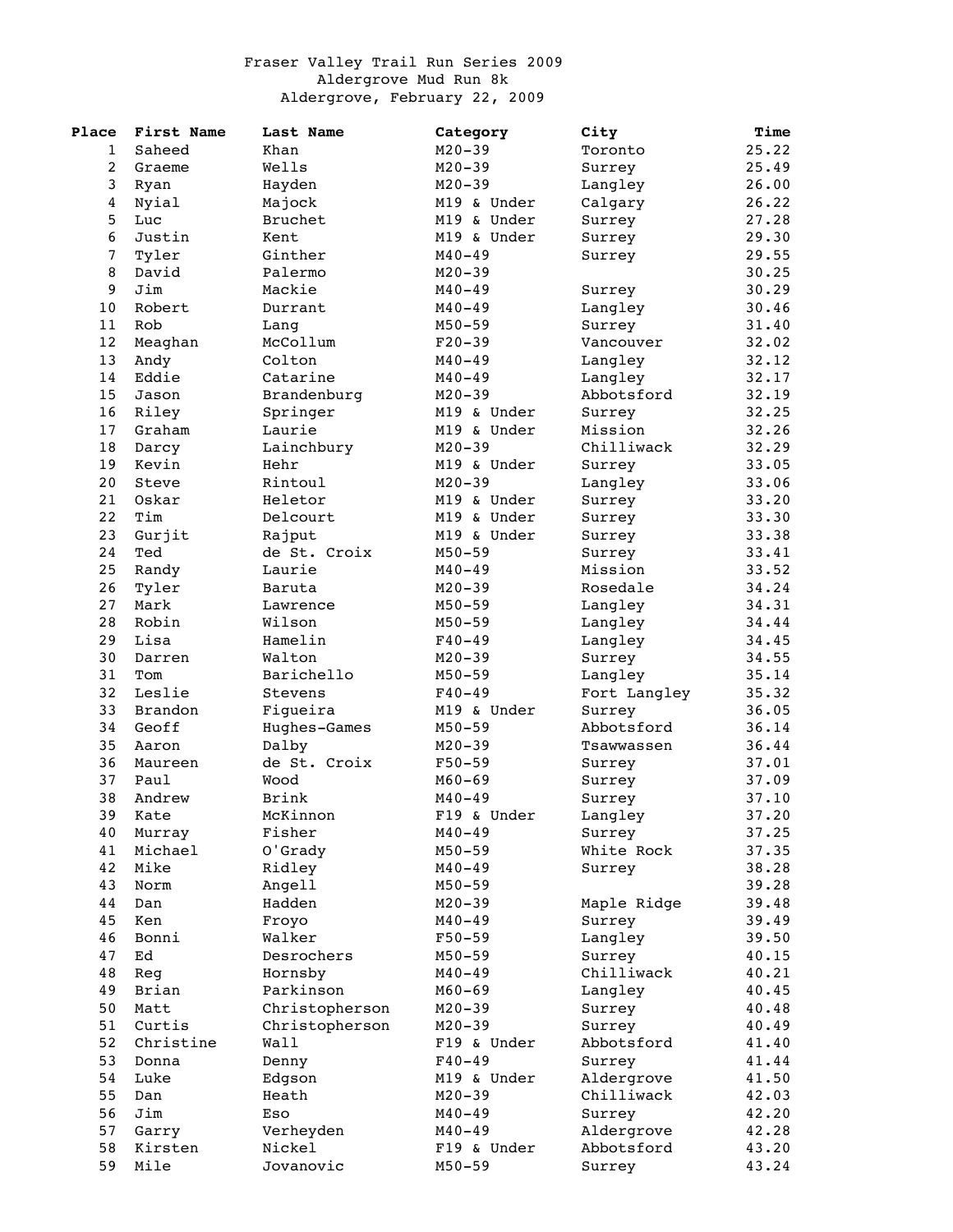| 60  | Gordon     | Barber      | $M50 - 59$  | Delta          | 43.25 |
|-----|------------|-------------|-------------|----------------|-------|
| 61  | Aurora     | Scott       | $F20-39$    | Surrey         | 43.44 |
| 62  | Wayne      | Danielson   | $M40 - 49$  |                | 43.53 |
| 63  | Paul       | Sweeny      | $M60 - 69$  |                | 43.57 |
| 64  | Paul       | Hexter      | $M20 - 39$  | Surrey         | 44.13 |
| 65  | Kyle       | Lewarne     | $M20 - 39$  | Surrey         | 44.13 |
| 66  | William A  | George      | $M70+$      | Abbotsford     | 44.18 |
| 67  | Ewald      | Nickel      | $M40 - 49$  | Abbotsford     | 44.25 |
| 68  | Susan      | Northey     | $F40 - 49$  | Sardis         | 44.25 |
| 69  | Chris      | Veslemes    | $M20 - 39$  |                | 44.31 |
|     |            |             |             | Surrey         |       |
| 70  | Paul       | McMillan    | $M20 - 39$  | White Rock     | 44.45 |
| 71  | Dayna      | Egyed       | $F20-39$    | Surrey         | 44.53 |
| 72  | Dave       | Palmer      | $M60 - 69$  | Langley        | 44.58 |
| 73  | Derek      | Kim         | $M40 - 49$  | Surrey         | 45.01 |
| 74  | Nadine     | Scott       | $F20-39$    | Surrey         | 45.01 |
| 75  | Greg       | Forbes-King | $M50 - 59$  | Surrey         | 45.05 |
| 76  | Philip     | Cilliers    | $M50 - 59$  | Surrey         | 45.06 |
| 77  | Scott      | McCrae      | $M20 - 39$  | Surrey         | 45.37 |
| 78  | Irm        | Nickel      | $F40 - 49$  | Abbotsford     | 45.44 |
| 79  | Lisa       | Siddons     | $F40 - 49$  | Abbotsford     | 46.16 |
| 80  | Allan      | Bailey      | $M50 - 59$  | Surrey         | 46.19 |
| 81  | Danny      | Burggraeve  | $M50 - 59$  | Port Coquitlam | 46.23 |
| 82  | Markus     | Verheyden   | M19 & Under | Aldergrove     | 46.40 |
| 83  | Rick       | Williams    | $M50 - 59$  | Langley        | 46.47 |
| 84  | Angela     | Robson      | $F40 - 49$  | Langley        | 46.58 |
| 85  | Carolyn    | MacLaren    | $F40 - 49$  | Langley        | 47.02 |
| 86  | Doug       | MacLaren    | $M40 - 49$  | Langley        | 47.02 |
| 87  | Jamie      | Tretiak     | $F20 - 39$  | Burnaby        | 47.16 |
| 88  | Michael    | Honing      | $M40 - 49$  | Surrey         | 47.27 |
| 89  | Larry      | Walsh       | $M20 - 39$  | Surrey         | 47.33 |
| 90  | Sandy      | Wilson      | $F40 - 49$  | Langley        | 47.44 |
|     |            |             |             |                |       |
| 91  | Mackay     | Potter      | $F20-39$    | Langley        | 48.10 |
| 92  | Bethany    | McAndil     | $F20 - 39$  | Surrey         | 48.15 |
| 93  | Kerri      | Turner      | $F20-39$    | Surrey         | 48.16 |
| 94  | Lynda      | Honing      | $F50 - 59$  | Surrey         | 48.20 |
| 95  | Judy       | Waller      | $F40 - 49$  |                | 48.29 |
| 96  | Michelle   | Thiessen    | $F20-39$    | Chilliwack     | 48.30 |
| 97  | Leah       | Strange     | $F40 - 49$  | Cloverdale     | 48.49 |
| 98  | Patrick    | Charron     | $M20 - 39$  | Cloverdale     | 48.53 |
| 99  | Heidi      | Verheyden   | $F20-39$    | Aldergrove     | 49.04 |
| 100 | Lana       | Wick        | $F40 - 49$  | Surrey         | 49.04 |
| 101 | Jacqueline | Clarke      | $F20-39$    | Surrey         | 49.05 |
| 102 | Sandy      | Wyndham     | $F60 - 69$  | Surrey         | 49.25 |
| 103 | Alan       | Raffan      | $M60 - 69$  | Langley        | 49.34 |
| 104 | Mike       | Doyle       | $M40 - 49$  | Aldergrove     | 49.44 |
| 105 | Annette    | Lefebure    | $F50 - 59$  | Port Coquitlam | 50.18 |
| 106 | Sharon     | Ridley      | $F40 - 49$  | Surrey         | 50.18 |
| 107 | Fiona      | Finlay      | $F20-39$    |                | 50.19 |
| 108 | No Number  |             |             |                | 50.20 |
| 109 | Ross       | Davidson    | $M50 - 59$  | Surrey         | 50.24 |
| 110 | Walt       | Dickson     | $M60 - 69$  | Abbotsford     | 50.34 |
|     |            | Northey     | $M40 - 49$  | Sardis         | 50.35 |
| 111 | Hugh       |             |             |                |       |
| 112 | Kent       | Sanderson   | $M50 - 59$  | Surrey         | 50.45 |
| 113 | Ansley     | Evans       | $F50 - 59$  | Mission        | 51.10 |
| 114 | Steven     | Stew        | $M50 - 59$  | Surrey         | 51.15 |
| 115 | Trish      | Stew        | $F40 - 49$  | Surrey         | 51.22 |
| 116 | Rob        | Daniel      | $M60 - 69$  | Burnaby        | 51.39 |
| 117 | Margo      | Barber      | $F50 - 59$  | Delta          | 51.41 |
| 118 | Tami       | MacKenzie   | $F20-39$    | White Rock     | 51.59 |
| 119 | Rose       | Chen        | $F50 - 59$  | Delta          | 52.04 |
| 120 | Jennifer   | Hiebert     | $F50 - 59$  | Coquitlam      | 52.24 |
| 121 | Steve      | Henderson   | $M20 - 39$  | Chilliwack     | 52.26 |
| 122 | Terri      | Hough       | $F40 - 49$  | Surrey         | 52.29 |
| 123 | Angela     | Raffan      | $F20-39$    | Vancouver      | 52.29 |
| 124 | Carol      | Crossen     | $F40 - 49$  | White Rock     | 52.36 |
|     |            |             |             |                |       |